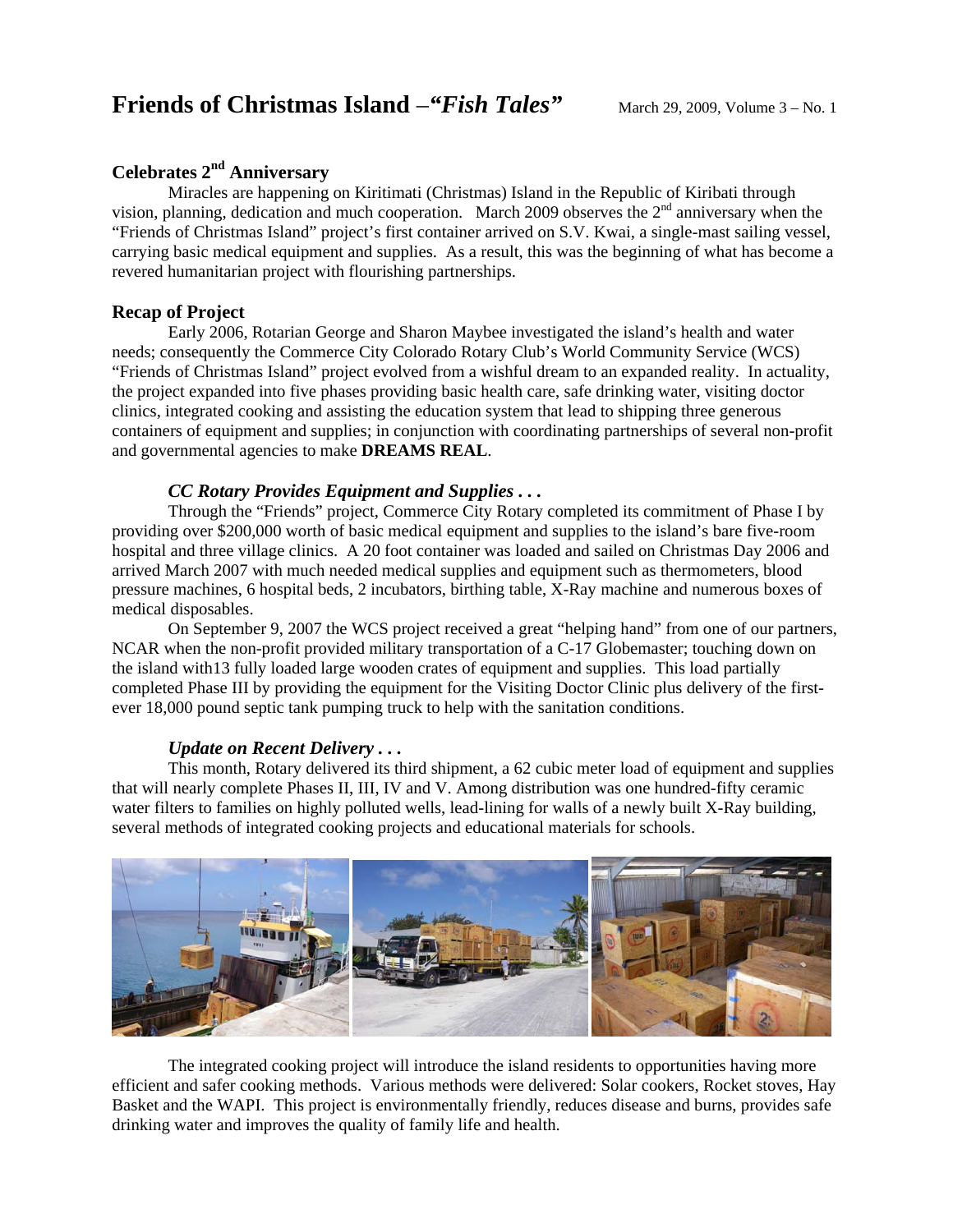



Water Filter & Stove Project

Nearly 20,000 pounds of curriculum and reading books plus school supplies to twelve preschools, three primaries, a middle school and two high schools were delivered to complete Phase V. Prior to this shipment, Rotary delivered 108 computers to the schools. In addition to the computers, books and supplies, members of the newly chartered Kiritimati Rotary Club assisted in distribution of dictionaries to every student and teacher in class four through high school.



#### **Partnerships Bring Success**

Numerous partnerships have been formed with the Commerce City Rotary's "Friends of Christmas Island" project. Not only has these partnerships been important for the completion of several phases but has accelerated the project's timeline.

The first group that believed that this 'dream could be reality' was the fishing industry. Through continued communications three US fishing booking agencies communicate to their clients - what is the "Friends" project - why it was important - what they can do to help. Many fly fishermen, mostly non-Rotarians, responded with accolades, some financial support and commitment to professional medical volunteerism. Next a partnership was formed with Project C.U.R.E., a Denver based non-profit, who provides medical equipment to third world countries. This contract partnership has been invaluable to "Friends" with each of the three loads; Project C.U.R.E. assist with obtaining selected used medical and dental equipment then assist with shipping to California and Hawaii once CC Rotary has the equipment and supplies computerized and boxed in wooden crates. In addition to Project C.U.R.E. numerous District 5450 Rotary Clubs assisted with financial help, equipment, books and volunteer support.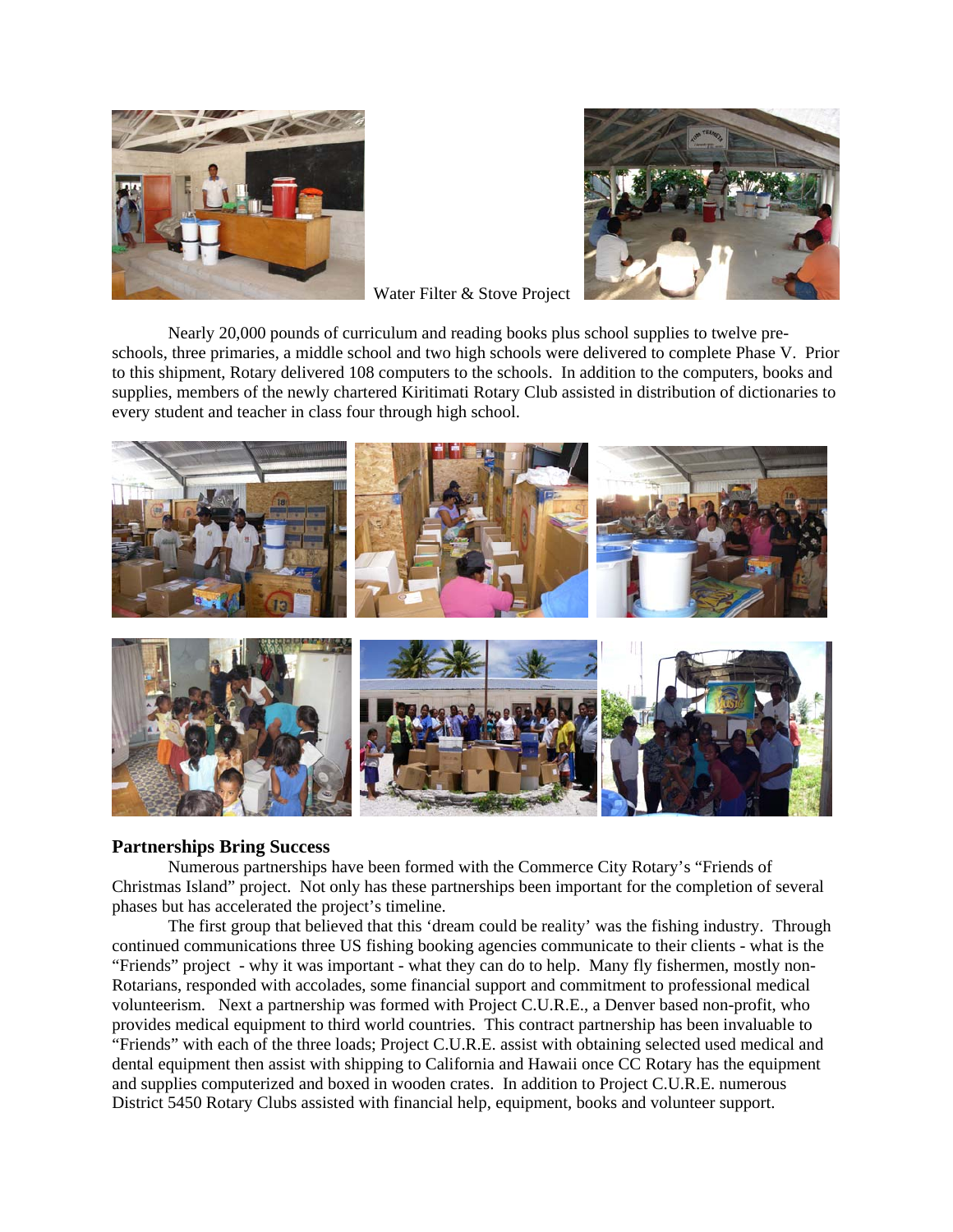As stated prior, the National Center for Atmospheric Research (NCAR) was a partner extraordinaire. NCAR was contracted to run an US Atmospheric study on Christmas; since they were dead-heading the C-17 to pick up their equipment after the study was complete, they agreed to take our shipment. This partnership helped to transport the equipment necessary for a future "Visiting Doctor Clinic" in the areas of dental, vision, pediatrics and OB/GYN general health.





Lead lining being installed In the first shipment, Rotary provided the island with its first X-ray machine; however the hospital needed space for its use. The Japanese Government saw a need and provided funding for construction materials while the Ministry of Line & Phoenix Island Development (Linnix) provided personnel to construct the three-room X-ray building. The CC Rotary through a generous donation from a Denver Contractor provided \$10,000 worth of lead lining which George helped install this past month.

### *First Dentist on Island . . .*

A year ago no one on the island had ever been to a dentist. That has changed due to the dental equipment and supplies provided by "Friends of Christmas Island" project and the dental assistance from the Church of Jesus Christ in Madagascar to serve the Kiribati Protestant Church on Christmas Island. Dr. Parfaite anticipates that she and her husband will be on the island for two more years the skills of missionary dentist Dr. Parfaite Ramboanjanahary increased the number of teeth being saved rather than extracted at the London Village Hospital. Dr. Parfaite also teaches monthly in the 6 island schools and demonstrates correct toothbrush techniques while giving out the Rotary's 3,500 donated brushes and paste. The "Friends" project has also provided several visiting dentists that were fishing for a week to assist Dr. Parfaite with dentistry and oral surgical procedures.





Equipment & Volunteers

### *Miracles Continue to Happen . . .*

It takes many people and partnerships to make things happen. For several years as Rotary "Friends" project has done, Carlton Smith, President of Pacific Islands Medical Aid (PIMA) explored three islands of Kiribati identifying prevalent heart and eye problems that needed medical attention. Early in 2009, Carlton and the PIMA medical teams began to make dreams come true with two tours to the island. The first PIMA team was heart specialists from Baylor University Hospital in Texas. With the help of Rotary "Friends" equipment and use of the new X-ray facilities the specialists were able to check over 125 patients in a week. From Ultra-sound and EKG's to bicycle stress test, this team examined patients young and old. Some received a clean bill of health while others were prescribed heart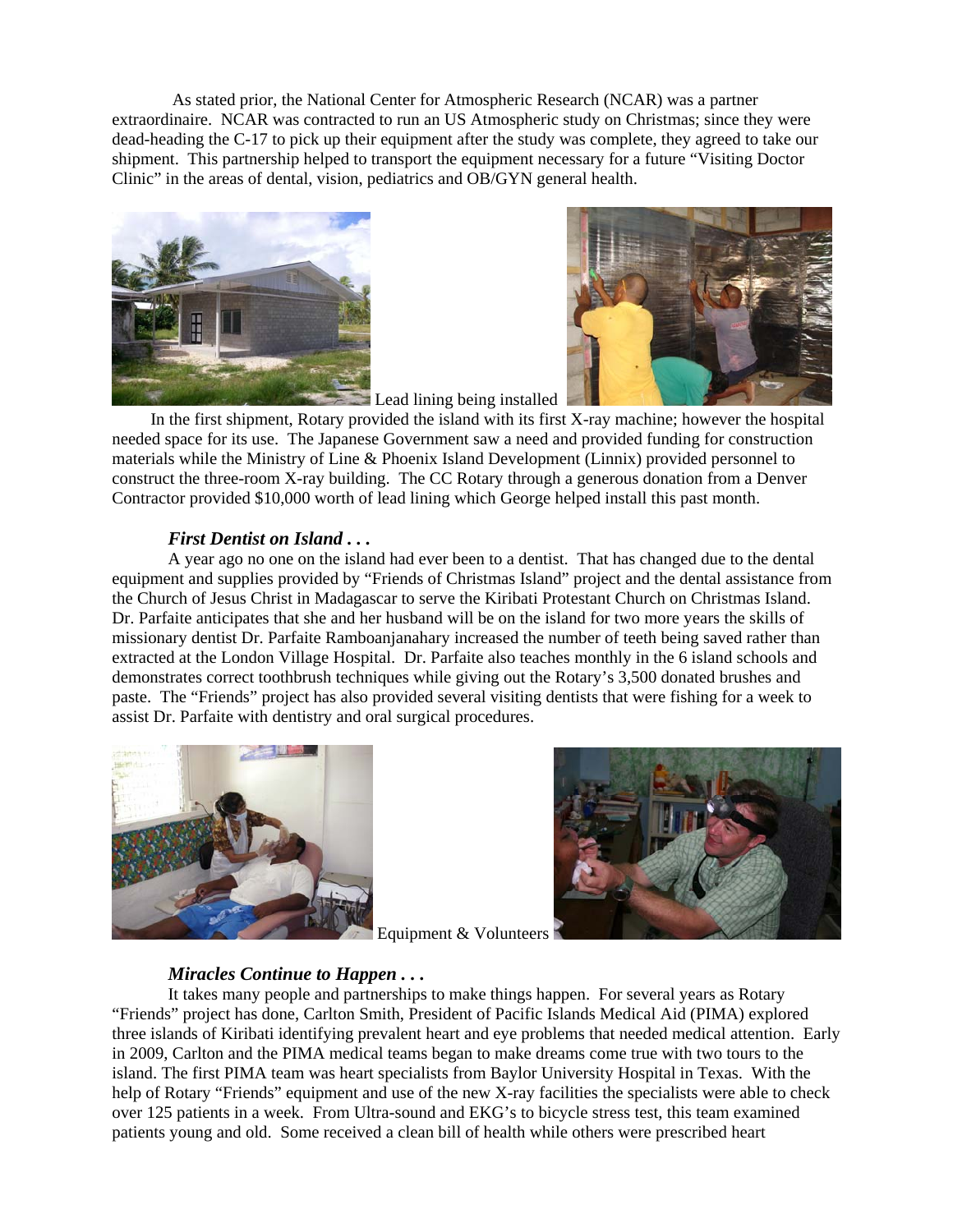medications that will be provided by PIMA. It was determined that twelve young island children will need surgery to survive. PIMA is arranging for the surgeries to be performed in the United States in April. Cardiologist Dr. Alistair Fyfe and Nurse Rhonda Drew prepare to examine a Christmas Island girl which will require heart surgery to survive.



In February, Carlton returned with an eye team, headed by Ophthalmologist Dr. Jeffry Rutgard who examined over 400 patients. Nearly 100 patients from the three isolated Line Islands had their vision restored; these patients received operations for cataracts and pterygium. Prior to the operations, many of these patients were not able to see for over a decade. The "Friends" project was able to bring over 1000 pairs of prescription glasses and vision equipment to assist the PIMA team. Our partnership supports their efforts and continuation of this program. If you are a medical professional and would like to donate your time or would like to make a tax-deductible donation please contact Carlton Smith at Pacific Islands Medical Aid, Inc. You may contact Carlton at PacificMedAid@aol.com.



 "I can see again!! Here, patients whose operations for cataracts and pterygium were performed the day before, prepare to have their bandages removed...and to see again!

## **Update on Kiritimati Rotary Club**

The first Rotary Club of Kiribati was chartered on Christmas on August 23, 2008. The Club assisted "Friends" in delivery of all dictionaries, hygiene kits, book bags and huge amounts of books to the six schools and 12 pre-schools.